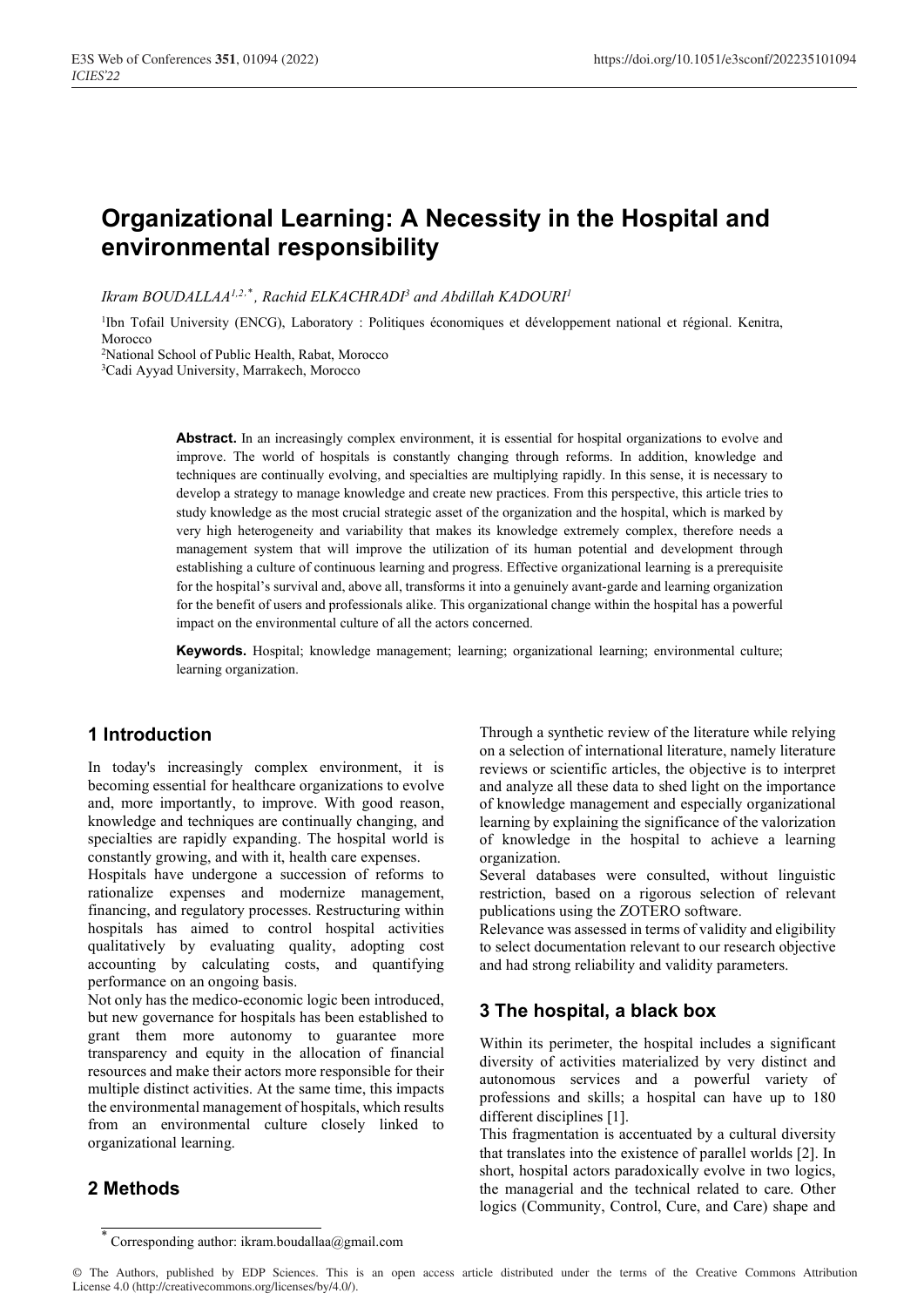condition the behaviors and actions of actors with value frames of reference that make cooperation and interaction difficult  $[3]$ .

In other words, the hospital would be an obscure place that operates in a professional bureaucratic mode that tends to make its actions as opaque as possible to avoid any external regulation [4] without neglecting that the health field is not a sector like any other. Within the hospital, the paradigm of care professionals is opposed to that of the administration [5]. So much that hospital actors, including health professionals, refuse to accept that their work can be an economic activity, a service activity like any other [6]

Indeed, patient care is a complex process due to the diversity of the cases encountered and the permanent variability of its course, the evolution of which is never initially known but perpetually uncertain [7].

This particularity generates dualities and paradoxes. If management and care delivery objectives appear to diverge, they remain closely dependent on each other. The cohesion and efficiency of the operation are guaranteed by numerous rules and standards imposed on both parties. This duality generates power games and questions identities" [8].

Therefore, norms and rules cannot be determined exogenously in the hospital. Otherwise, they will not be applied by the professionals but must be the product of a consensus of collective reflection [9]. It is precisely the hospital actors who maintain the coherence of the whole through adjustment and learning [10]. Therefore, this rather invisible activity needs to be staged to showcase the manager's work and their ability to act [11].

This interesting activity allows practices to be questioned. It provokes the need for exchanges between peers by creating opportunities for learning and dialogue between the different functions, thereby encouraging better consideration of economic, organizational, and medical constraints. Thus, exchanges between colleagues at work remain essential to be able to face painful situations and collectively construct an acceptable meaning for complex events [12]. Knowing that the hospital plays a strategic role in preserving the environment, hence the need to develop an intelligent environmental culture within hospital entities.

# **4 Organizational learning in the hospital**

The hospital as a paradoxical organization requires the evolution of the relationships between the actors within it. The latter are often confronted with areas of uncertainty that foster the need for actors to share and negotiate solutions among themselves to adapt to the practice [13] and to develop together a common culture [14] capable of fostering adaptation and adjustment for a sustainable improvement in the quality and safety of the care provided.

Therefore, problem-solving and optimal decision-making in the hospital environment will depend heavily on access to knowledge. In the complex hospital environment, it becomes critical for the hospital to effectively manage internal and externally generated knowledge to provide the best possible health care, achieve performance, and foster innovation [15].

The hospital must connect people, processes, and technology to leverage knowledge [16]. Moreover, it is no longer in evidence today that knowledge is a real and undeniable resource [17] that fosters innovation, productivity [18], and flexibility in organizations [19].

Concretely, knowledge is the most crucial strategic asset of the organization  $[20,21]$ . The most important thing is managing it, increasing it, and evolving to improve the organization's value [22]. Knowledge management is thus recognized as a strategic lever for the organization's growth without forgetting that it is also an essential element in creating and mobilizing human and social capital [23].

Thus, we differentiate two types of knowledge, explicit and tacit knowledge. Explicit knowledge is directly understandable and expressible by each individual in the organization [24]. It is part of the objective world because it is located in repositories such as books, manuals, databases, etc., and can be transferred and codified easily through procedures and rules [20]. Whereas tacit knowledge is unique to each individual and formed from personal know-how and individual beliefs and aspirations [24]. It is thus qualified as intuitive and unarticulated and therefore difficult to transfer. A large part of human knowledge is tacit. It resides in individuals' unconscious, experience, and intuition [20,21].

Practically, the hospital would be marked by a very strong heterogeneity and variability that would make its knowledge extremely complex [25]. Not to mention, it constantly remains subject to streams of reforms. Its most considerable challenge is being able to adapt to its continually evolving environment. To do this, organizational learning is the means of this adaptation  $[16]$ .

That said, learning is defined as a process of accumulating knowledge through repetition and experimentation. It involves pooling individual and collective skills [26].

Organizational learning is an adaptation of the organization to its environment. Organizational learning is conceived, among other things, as a response to changes in the environment, as the result of repeated actions, as a process of detecting and correcting errors, as a process of acquiring and memorizing new knowledge, or as a change in the structures of representation or action [27].

Organizational learning can therefore be understood as an adjustment of the organization's behavior in response to changes in the environment, as a transformation of the body of organizational knowledge, or as an interaction between individuals within the organization. It promotes the implementation of a process of adaptation, integration, and reconfiguration of skills and expertise to meet the demands of environmental changes that alone provide several opportunities for learning [20].

The organization will therefore learn from its environment but also its own experiences. And there, the organization must be equipped with an internal capacity to acquire knowledge, assimilate it and transform it into product and process innovation.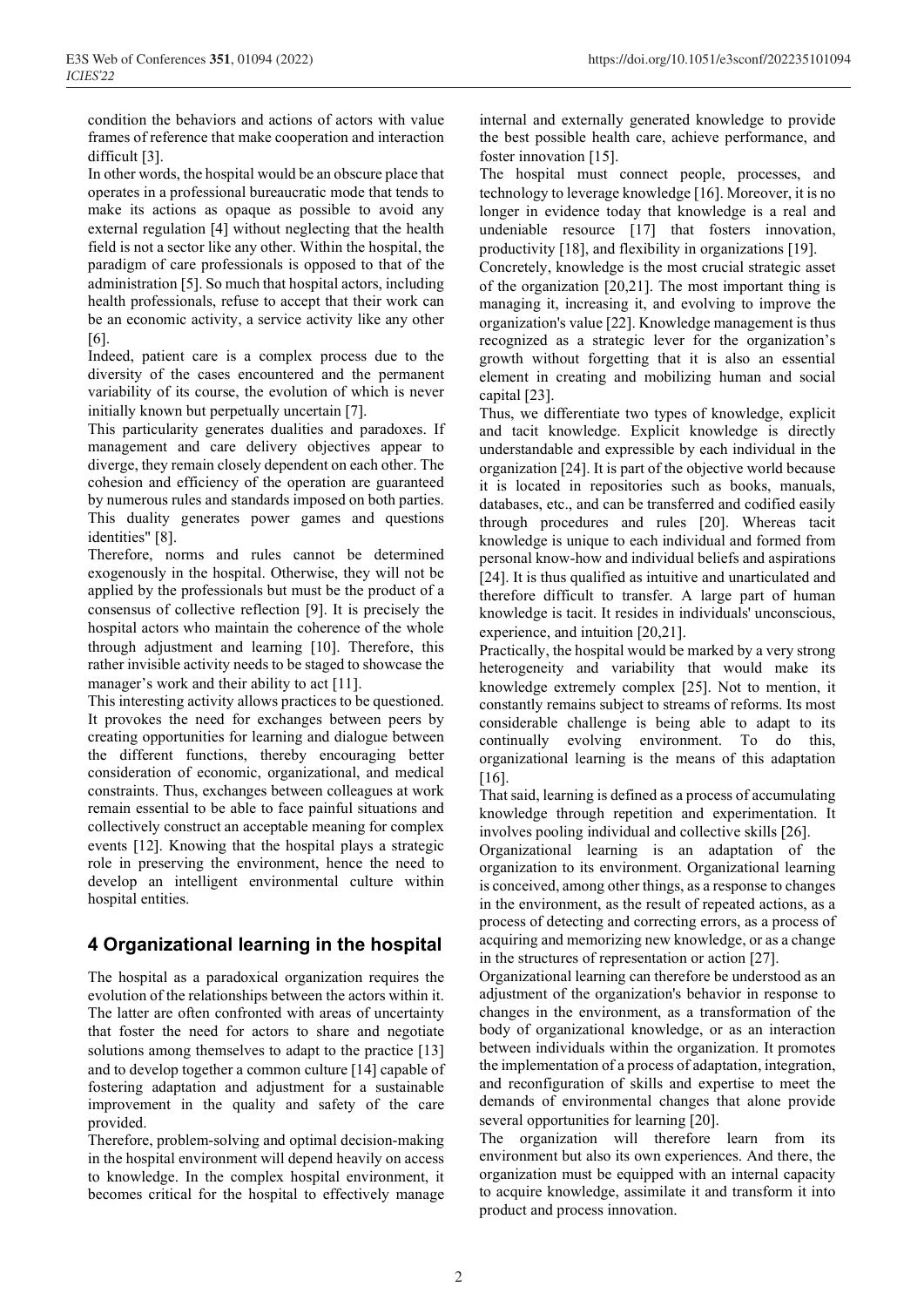In this sense, Argyris and Schön [30] place the individual at the center of organizational learning processes. Indeed, individuals become the actors of organizational learning and thus develop reflective analysis, reflection on action, and feedback, which further clarifies practice and probes knowledge and posture, and interpersonal skills. With this in mind, it is essential to remember that knowledge is constructed by information that is transformed, enriched by personal experience, beliefs, and values, and interpreted by the human being. The passage from data to knowledge refers to a process of creation of meaning. Information turns into knowledge when the individual reflects on the information and draws out the potential implications for improving their decisions and actions  $[20]$ .

**Table 1.** Adapted learning configurations proposed by Leroy  $[27]$ .

|                        | Environnement                                                                                                                                                                                       | Organisation                                       | Partner                                                              |
|------------------------|-----------------------------------------------------------------------------------------------------------------------------------------------------------------------------------------------------|----------------------------------------------------|----------------------------------------------------------------------|
|                        | Learning from<br>the<br>environment                                                                                                                                                                 | Learn from<br>yourself                             | Learning from a<br>partner                                           |
| Source of<br>learning  | -Economic<br>environment<br>- technology<br>- competitors                                                                                                                                           | - experience<br>- innovation<br>- past<br>mistakes | - alliances<br>-mergers/<br>acquisitions<br>- technology<br>transfer |
| Learning<br>trigger    | - change in the<br>environment<br>-poor<br>performance                                                                                                                                              | - repetition<br>dysfunction<br>- innovation        | - organizational<br>difference<br>- targeted skills                  |
| Learning<br>Objectives | Efficiency, performance, competitive advantage                                                                                                                                                      |                                                    |                                                                      |
| Learning<br>process    | Improvement through repetition of organizational<br>action, imitation, organizational innovation, reflection<br>on modes of action, interaction and socialization,<br>codification and memorization |                                                    |                                                                      |

The organization undertakes relationships with its partners, which constitute a real well of learning, transferring, and generating new knowledge that can guide its evolution [27]. This learning process favors coordinating its abilities with its partners, who have specific skills. Therefore, these exchanges are favorable for transferring knowledge rooted in organizational routines. This is how knowledge networks are established to generate new knowledge to renovate organizational capabilities [20]. Individual, organizational and interorganizational learning promotes the emergence and coproduction of innovative and value-creating solutions within and beyond the organization.

On the other side, the multiplication of environmental problems has favored the diffusion of the concept of development of environmental culture within hospitals to reach a respectful level of environmental management in preserving our world well.

# **5 Results and discussion**

The survival of an organization and even its strategic vision depend mainly on its ability to learn [28]. This undoubtedly requires the implementation of effective organizational learning [29]. This is true for the hospital, given the waves of change it has been undergoing for

several years [31]. The hospital is in a continuous quest to adapt. The best way for an organization to control and manage its environment is to become an expert in the art of learning and capable of adapting quickly 29. Therefore, it is even strategic for the organization to develop a "learning competence" [29].

Also, since these changes and reforms, the hospital has been affected by a budgetary rationalization that pushes it to consider new resources and invest more in human capital. Knowledge and organizational learning seem to be greater  $[16]$ .

On the other hand, the hospital is, by nature, a complex organization due to the multiplicity of roles, actors, techniques, and expectations [5,31]. Therefore, the specific activity in hospitals lends itself to the implementation of organizational learning as the information and knowledge generated are so essential to prevent health problems, achieve quality care, participate in the health safety system, and teach and do research  $[16]$ .

Also, in the hospital setting, health professionals are qualified as holders of complex knowledge [32]; they generally base their practices on evidence through a process based on the wise integration of scientific knowledge, experiential knowledge (tacit knowledge), analysis of the context in which the decision is applied and available resources [33]. Thus, tacit knowledge is often valued because it is more intuitive and connected to the experience of practitioners [21]. In this sense, the accumulation of knowledge and practical experience of professionals who have not externalized their know-how in an exportable form requires interaction between the various holders of this knowledge for its transfer, which is constantly expanding [34].

Moreover, to learn, healthcare professionals often prefer to have recourse to peers who contextualize the information [35]. They become real vectors of change in professional practices by supporting sharing experience, group learning, and the co-development of new operating modes (co-development of practice guides, for example). These learning-based exchanges allow for building collective skills through interaction while reducing the risk of errors. However, this implies the need to share a common culture and create a continuous data-driven learning environment that promotes experience-based organizational learning.

That said, learning is not just about correcting mistakes and solving problems. It is also about developing innovative approaches. Actors must be encouraged to take risks and explore the untested and unknown [36].

Since the advent of the reforms, the hospital has become more open to its external environment. It, therefore, undertakes relationships with its partners where the exchange of information is undoubtedly the basis of these relationships. Information can be medical (scientific data networks between researchers and hospital practitioners), administrative, or medico-economic. The sharing of knowledge is therefore also externally oriented and promotes organizational learning.

Thus, the hospital must develop a strategy to manage knowledge and create new practices [37].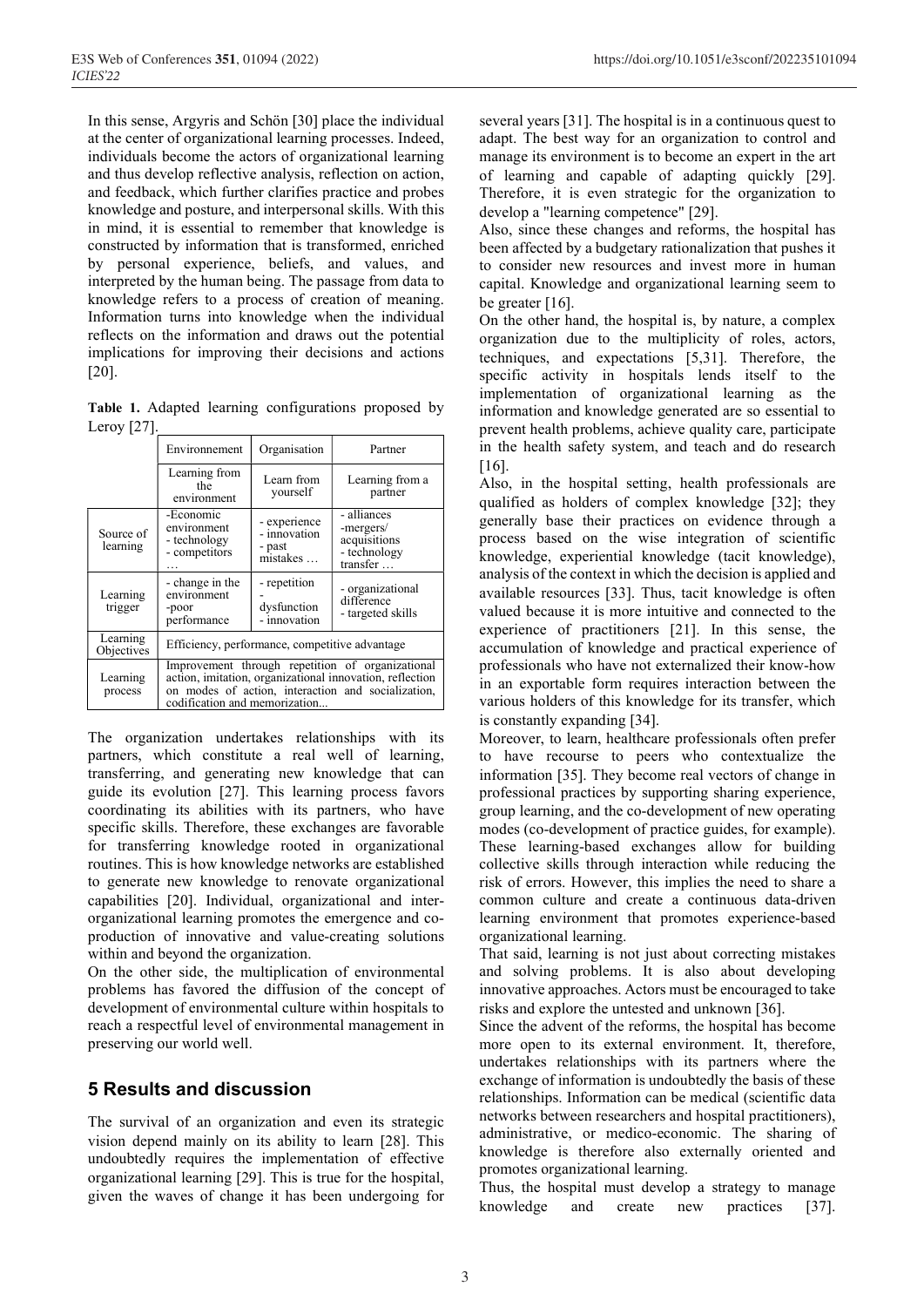Unquestionably, in an era where knowledge has an important place, this type of organization needs a management system that will improve the use of its human potential and its development by establishing a culture of learning and continuous progress. This system thus allows the hospital organization to open up to new knowledge, develop, improve, and especially innovate [38].

From this perspective, the learning organization is genuinely relevant. It is, in fact, "an organization in which people continually develop their capacity to produce the results they desire, where new and expansive ways of thinking are fostered, where collective aspiration is unleashed, and where people continually learn to learn together" [39].

That is an organization that can create, acquire and transfer knowledge, and modifies its behavior in response to new knowledge and ideas [36]. This makes it clear that new ideas are essential for learning. Sometimes new ideas are created within the organization in a burst of creativity; other times, they come from outside the organization. Regardless of their source, these ideas trigger organizational improvement, given the right conditions. Figure 1. The learning organization [36]



Therefore, learning is a fundamental factor in strategic reorientation [40] and competitiveness [41]. Learning embedded in a hospital's strategy allows it to continuously evaluate its successes and failures as part of continuous improvement. This creates a culture that learns from experience based on often evidence-based performance and outcome evaluation. Experiential learning provides knowledge that can then be used to improve care and streamline operations throughout the business.

**Figure 2.** The DPOBE Model for Organizational Sustainability



Organizational activities must respect rules that guarantee the perception of actions and environmental responsibility through culture, behaviors, and decisions in the hospital context. This DPOBE model is supported by the five pillars that an organization's managers should grow their capabilities and skills [43].

Undeniably, quality of care is at the heart of every hospital action, but it must not be achieved at the expense of the environment. On the contrary, it must be reconciled with the requirement for safety and the principle of ecoresponsibility. In this sense, organizational learning will help develop this culture and thus strengthen the role of the hospital in this direction.

However, three critical factors are required for organizational learning: a supportive learning environment, concrete learning processes and practices, and leadership behavior that provides reinforcement and encouragement [15,44].

Managing knowledge by developing continuous, collective, and organizational learning skills transforms the hospital into a truly forward-thinking organization for the benefit of both users and professionals  $[44, 45, 46, 47]$ .

#### **Limitations of the study**

However, there are limitations to this review, which stem from the extensive literature identified that could not be approached and which could have provided more evidence to develop this study further.

# **Declaration of interest**

The authors declare that they have no conflict of interest in this article.

# **6 Conclusion**

Finally, the unstable environment and the need to remain sustainable require the hospital organization to work on itself, its successes and failures, its skills, and, above all, its knowledge.

Organizational learning allows the hospital to learn from its memory, share knowledge and identify competencies to become a learning organization oriented by a pedagogical intention and organized around adequate coaching and supervision to develop learning approaches in a work situation and thus promote the sustainability of the structure and the safety of care. Practical application of the DPOBE model for organizational sustainability and environmental preservation through environmental management within hospitals is possible once this model has been tested and analyzed in healthcare organizations. The question then becomes how to support and consolidate the various and multiple learning processes that take place in the hospital organization, especially since all work situations are potentially learning. This analysis must be continued to study the levers for setting up a learning organization in a hospital setting.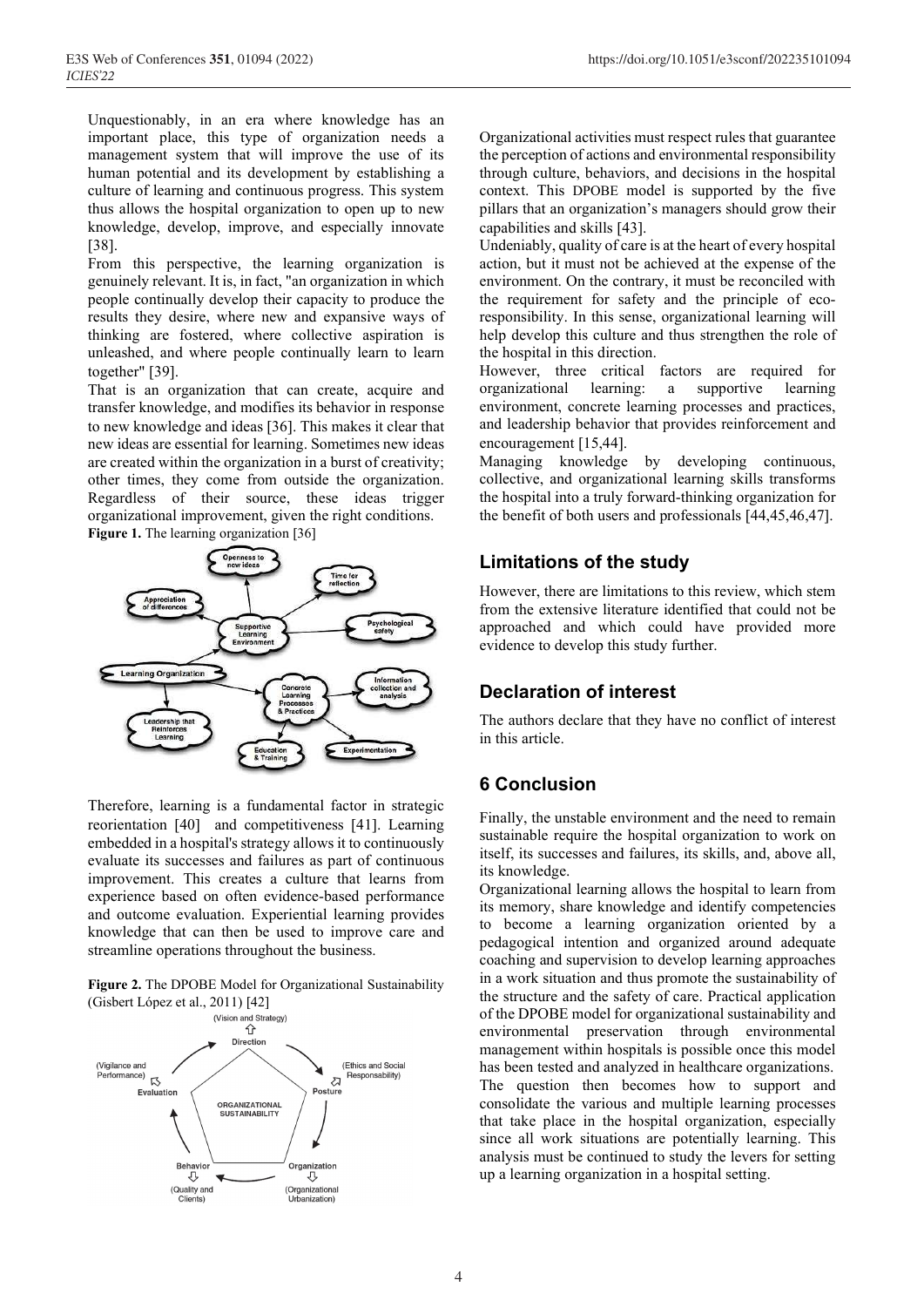#### **References**

- 1. De Kervasdoué J., (2007). L'hôpital, Éditions PUF, collection Que sais-je ? Paris, 126 p.
- 2. Boltanski L., Thévenot L. (1991). De la justification. Les économies de la grandeur, Paris, Gallimard.
- 3. Mintzberg H., Glouberman S., (2001). "Managing the care of health and the cure of disease. Part I: Differentiation, part II integration", Health Care Manage Review, Winter, vol. 26, n° 1, p. 56-69.
- 4. Mintzberg H., (1982). Structure et dynamique des organisations, Editions d'Organisation, Paris
- 5. De Kervasdoué J., (2015). « Une organisation complexe », Jean de Kervasdoué éd., L'hôpital. Presses Universitaires de France, pp. 5-10.
- 6. Grevin A., (2011). Les transformations du management des établissements de santé et leur impact sur la santé au travail : l'enjeu de la reconnaissance des dynamiques de don. Étude d'un centre de soins de suite et d'une clinique privée malades de "gestionnite". Gestion et management. Université de Nantes.
- 7. Minvielle Étienne, 2000, « Réconcilier standardisation et singularité : les enjeux de l'organisation de la prise en charge des malades », Ruptures, revue transdisciplinaire en santé, vol. 7 n ° 1, p.8-22.
- 8. Ernst J., (2019). The curse of bureaucratization or the blessings of professionalization? Nurses' engaged adoption of quality management in hybrid managerial positions, Scandinavian Journal of Management, Volume 35, Issue 3,101050, ISSN 0956-5221,

https://doi.org/10.1016/j.scaman.2019.101050.

- 9. Pascal C., (2003). La gestion par processus à l'hopital entre procédure et création de valeur, Revue française de gestion, n° 146, p. 191-204.
- 10. Touati N., Maillet L., Paquette M.-A., Denis J.-L. & Charo R., (2019) Understanding Multilevel Governance Processes through Complexity Theory: An Empirical Case Study of the Quebec Health-Care System, International Journal of Public Administration, 42:3, 205-217, DOI: 10.1080/01900692.2017.1423501
- 11. Newington, L., Wells, M., Adonis, A., (2021). A qualitative systematic review and thematic synthesis exploring the impacts of clinical academic activity by healthcare professionals outside medicine. BMC Health Serv Res 21, 400. https://doi.org/10.1186/s12913-021-06354-y
- 12. Loriol Marc, 2009, « Discussions informelles au sein du groupe de travail et construction du stress. Le cas des infirmières hospitalières et des policiers de sécurité urbaine », Revue Communication et organisation, n° 36, p.20-31.
- 13. Roehrich K., Lewis A., Gerard G., (2014). Are public-private partnerships a healthy option? A

systematic literature review, Social Science & Medicine, Volume 113, Pages 110-119, ISSN 0277- 9536,

https://doi.org/10.1016/j.socscimed.2014.03.037.

- 14. Nobre Thierry, 2013, L'innovation Managériale À L'hôpital : Changer les principes du management pour que rien ne change ? Lavoisier | « Revue française de gestion » 2013/6 N°235 | pages 113 à 127.
- 15. Haughom Jhon, 2014. Knowledge Management in Healthcare: It's more important than you realize.
- 16. Vallat, David & Bertezene, Sandra (2018). L'apport du modèle Exit-Voice-Loyalty à la compréhension de l'apprentissage organisationnel – le cas d'un hôpital public. Management international / International Management / Gestiòn Internacional, 22(2), 13–25. https://doi.org/10.7202/1058158ar
- 17. Landes, D.S. (1998). The Wealth and Poverty of Nations: Why Some Are So Rich and Some So Poor, New York: W.W. Norton.
- 18. Powell, W.W. & Snellman, K. (2004). The Knowledge Economy. Annual Review of Sociology, Vol. 30, p. 199-220.
- 19. Volberda, H. (1996). « Toward the flexible form: how to remain vital in the hypercompetitive environments», Organization Science, Vol. 7, N° 4, p. 359-374.
- 20. Koubaa, S. (2014). Management stratégique des connaissances et capacité d'absorption dans le contexte des relations interentreprises. La Revue des Sciences de Gestion, 2(2), 109-120. https://doi.org/10.3917/rsg.266.0109
- 21. Boudallaa I., Elkachradi R, Kadouri A. (2021). Le management des connaissances comme levier stratégique des organisations : Etat de l'art. IJIMAS (ISSN :2665-8984), Volume 4 Issue 1
- 22. Greiner M., Böhmann T., Krcmar H. (2007). A strategy for knowledge management. Journal of Knowledge Management.
- 23. Ermine J-L. (2003). La gestion des connaissances. Hermes Sciences Publications, pp.166, 2- 7462- 0660-9. ffhal-00997696f
- 24. Nonaka I., Takeuchi H., (1997). The knowledgecreating company [1995], trad. fr., La connaissances créatrice. La dynamique de l'entreprise apprenante, Bruxelles, Paris, De Boeck université.
- 25. De Pouvourville G. (1990). La régulation financière de l'hôpital par les DRG : enjeux, principes et faisabilité. Sciences sociales et santé. 8 (2) 33-65.
- 26. Hamel G.et Prahalad K., (1995). La conquête du futur : stratégies audacieuses pour prendre en main le devenir de votre secteur et créer les marchés de demain. InterEditions.
- 27. Leroy F., (1998). Apprentissage organisationnel et stratégie. In Laroche, Hervé, et Jean-Pierre Nioche. 1998. Repenser la stratégie: fondements et perspectives. Paris:Vuibert